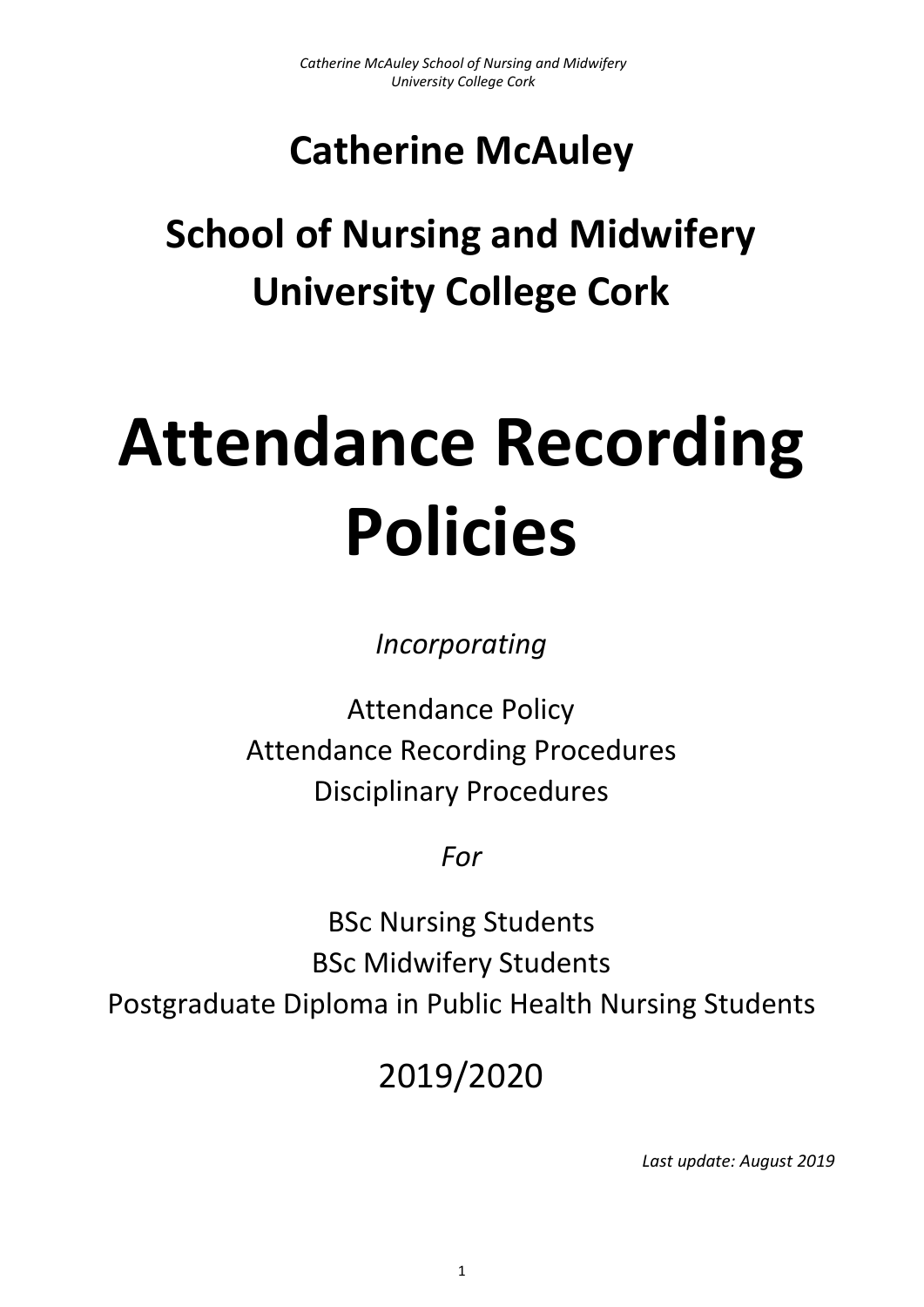| 3. MANAGEMENT OF UNSATISFACTORY ACADEMIC ATTENDANCE POLICY 4            |  |
|-------------------------------------------------------------------------|--|
|                                                                         |  |
|                                                                         |  |
|                                                                         |  |
| OPERATING PROCEDURE FOR ATTENDANCE RECORDING SYSTEM 7                   |  |
|                                                                         |  |
|                                                                         |  |
|                                                                         |  |
|                                                                         |  |
|                                                                         |  |
|                                                                         |  |
|                                                                         |  |
|                                                                         |  |
| DISCIPLINARY PROCEDURES RE MISUSE OF ATTENDANCE RECORDING SYSTEM  11    |  |
|                                                                         |  |
|                                                                         |  |
|                                                                         |  |
|                                                                         |  |
| 18. PRINCIPLES APPLYING TO ALL STAGES OF THE DISCIPLINARY PROCEDURE  12 |  |
|                                                                         |  |
|                                                                         |  |
|                                                                         |  |
|                                                                         |  |
|                                                                         |  |
|                                                                         |  |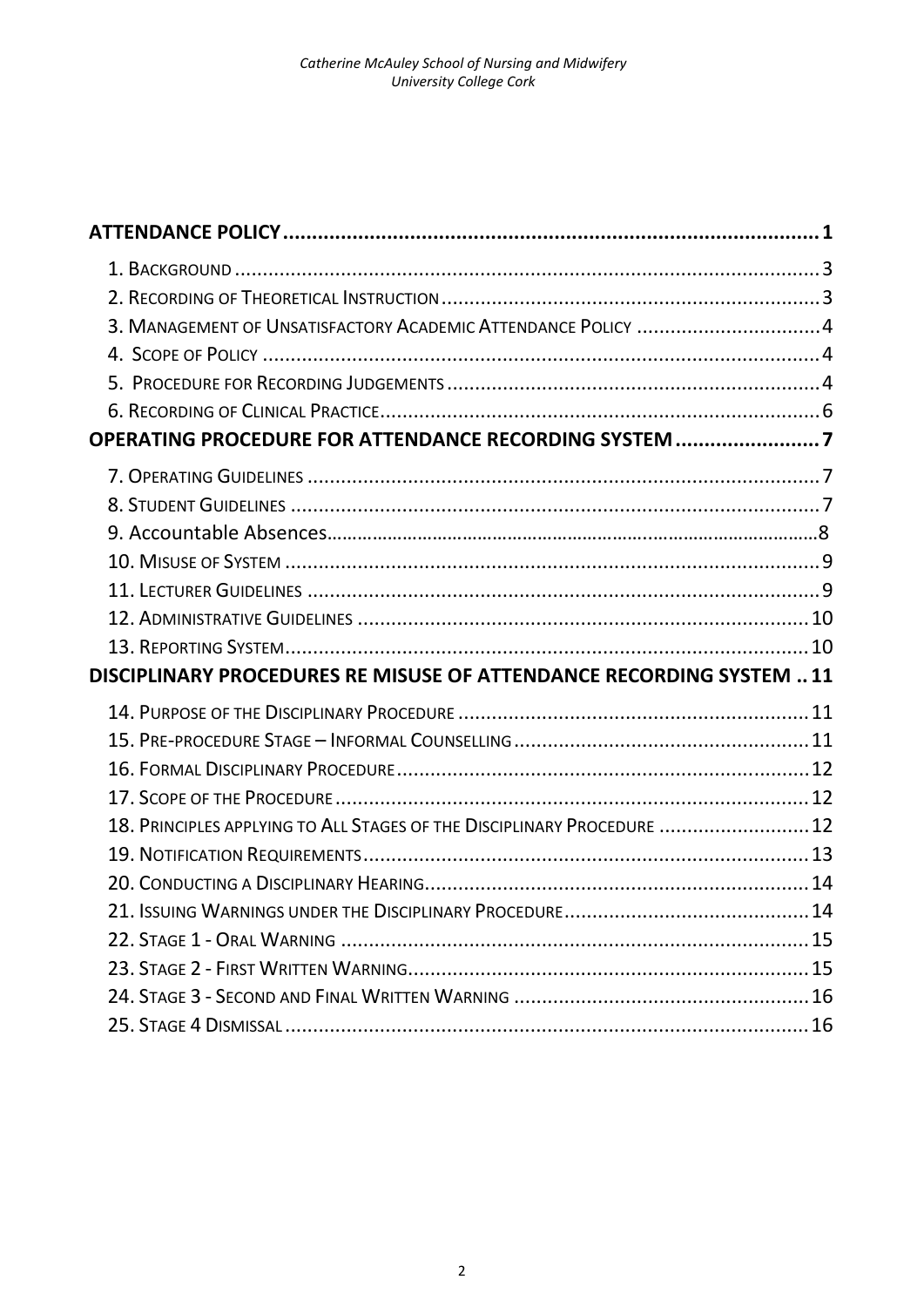# **Attendance Policy**

# <span id="page-2-0"></span>**1. Background**

- 1.1 The Requirements and Standards for Nurse Registration Education Programmes (2016) and Midwifery Registration Education Programme (NMBI 2016) and Public Health Nurse Registration Education Programmes (NMBI 2015) specify a minimum number of hours of both Theoretical and Clinical Instruction in line with EU Directives on Nurse/Midwifery/Public Health Education (Nursing and Midwifery Board of Ireland).
- 1.2 In order to register as a Nurse, Midwife or Public Health Nurse on completion of the BSc (Hons) Nursing/BSc Midwifery programme, Postgraduate Diploma in Public Health Nursing, the Head of School, or designated person, and the Director of Nursing/Midwifery or designated person, is required to certify that a student has satisfactorily completed all elements of the programme, both theoretical and clinical in line with the Requirements and Standards (NMBI 2015/2016) (Nursing and Midwifery Board of Ireland).

# <span id="page-2-1"></span>**2. Recording of Theoretical Instruction**

- 2.1 Attendance will be recorded on a cumulative year on year basis, and will be available to those designated with the responsibility of certifying student's completion of course requirements for the purposes of registration**.**
- 2.2 Attendance at lectures/tutorials/seminars/practicals and mandatory skills training sessions will be recorded by an electronic proximity barcode reader, located on entrance to each classroom within the School of Nursing and Midwifery. For classes scheduled outside this location, attendance will be recorded via a mobile reader/sign-in sheet facilitated by relevant lecturers.
- 2.3 Students are required to attend all lectures, tutorials, practicals or other elements as per the scheduled timetable.
- 2.4 Students are responsible for their own attendance at scheduled classes and for completion of required self-directed learning and examination/assessment preparation time.
- 2.5 Students are advised to access the ARC web reporting system to keep track of their own attendance record (Section 8)*.*
- 2.6 Students with cumulative attendance **more than 70%** at the end of each year of study will have a *Satisfactory* judgement recorded.
- 2.7 Students with cumulative attendance **less than 70% but more than 50%** at the end of each year of study will have a *Borderline* judgement recorded.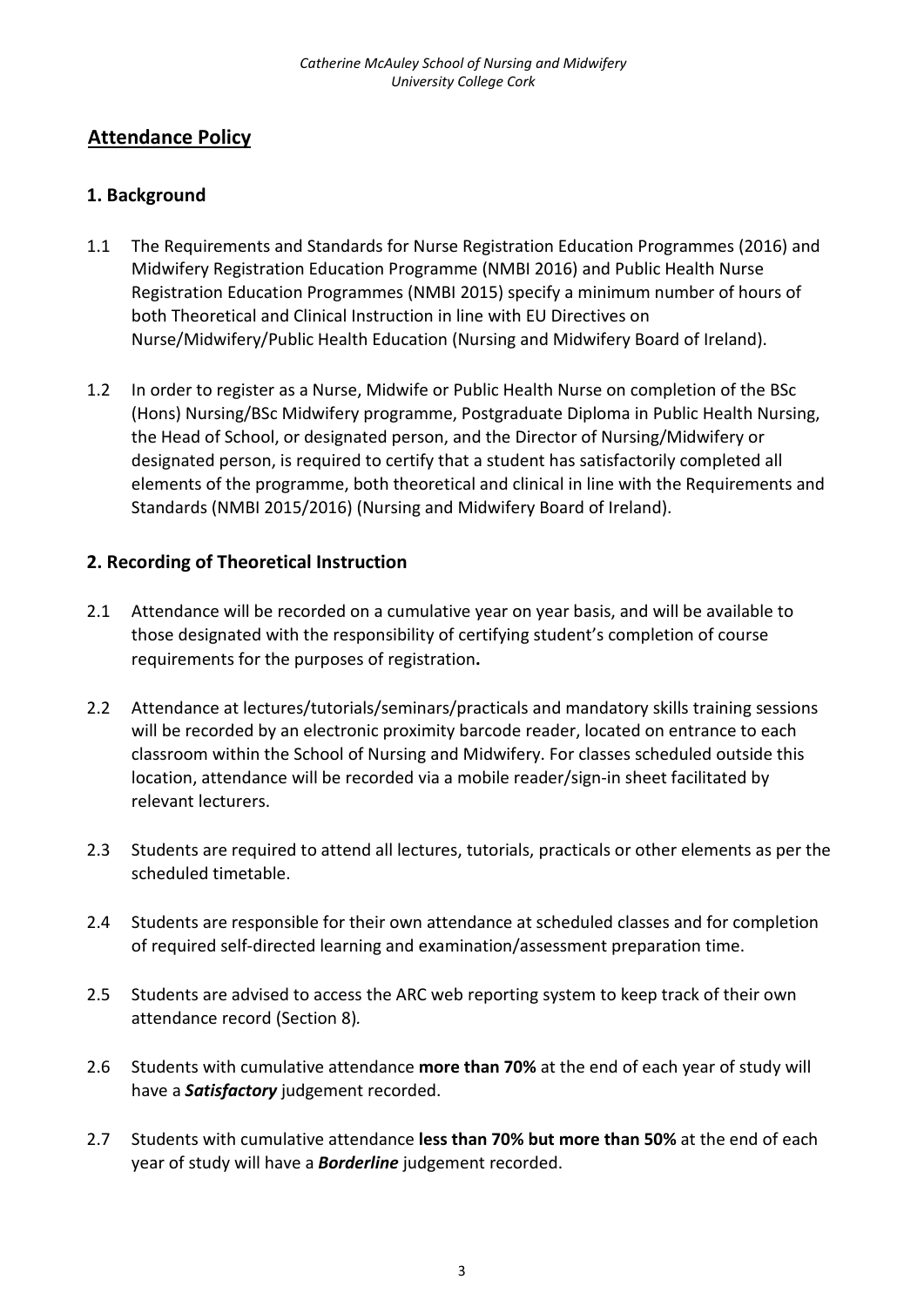- 2.8 Students with cumulative attendance **less than 50%** at the end of each year of study will have an *Unsatisfactory* judgement.
- 2.9 Any abuse of the mechanism for recording attendance will be deemed to be a serious disciplinary matter and will be managed in line with the **Attendance Recording Disciplinary Procedures** (*Section 14-25*). This includes:
	- Misuse of own identification card.
	- Misuse of another student's identification card.
	- Swiping in for another student or being swiped in by another student.
	- Swiping into a class but not attending.
	- Deliberate falsification of documents.
	- Forgery of signatures.

#### <span id="page-3-0"></span>**3. Management of Unsatisfactory Academic Attendance Policy**

- 3.1 Every effort will be made by all involved to make students aware of the standards of attendance, expected from them, and required by the Nursing and Midwifery Board of Ireland.
- 3.2 In general, Module Leader/Year Coordinator/Programme Leader or Postgraduate Programme Coordinator will deal with attendance issues on an informal basis promptly and fairly through discussion, counselling and appropriate assistance in conjunction with the student during each semester.
- 3.3 Attendance reports generated through the electronic attendance recording system will be considered mid-semester and at the end of each semester *and* by a Special Meeting of the BSc Nursing/ BSc Midwifery Undergraduate Committees and Postgraduate Diploma in Public Health Nursing Board of Studies at the end of each semester and year of study. **Meetings with students will always involve two members of academic staff.**
- 3.4 All documentation (e.g. attendance record, formal notifications and agreed plans for improvement) will be retained in the student's UCC file.

# <span id="page-3-1"></span>**4. Scope of Policy**

- 4.1 Unsatisfactory attendance record for semester and/or year of study.
- 4.2 Unsatisfactory cumulative attendance record over the duration of a programme of study.

#### <span id="page-3-2"></span>**5. Procedure for Recording Judgements**

5.1 A report will be generated mid-semester and at the end of each semester (except for Year 3 Semester 1 which is of 3 weeks duration) by the Executive Assistant for Attendance; it will be thoroughly checked for inconsistencies.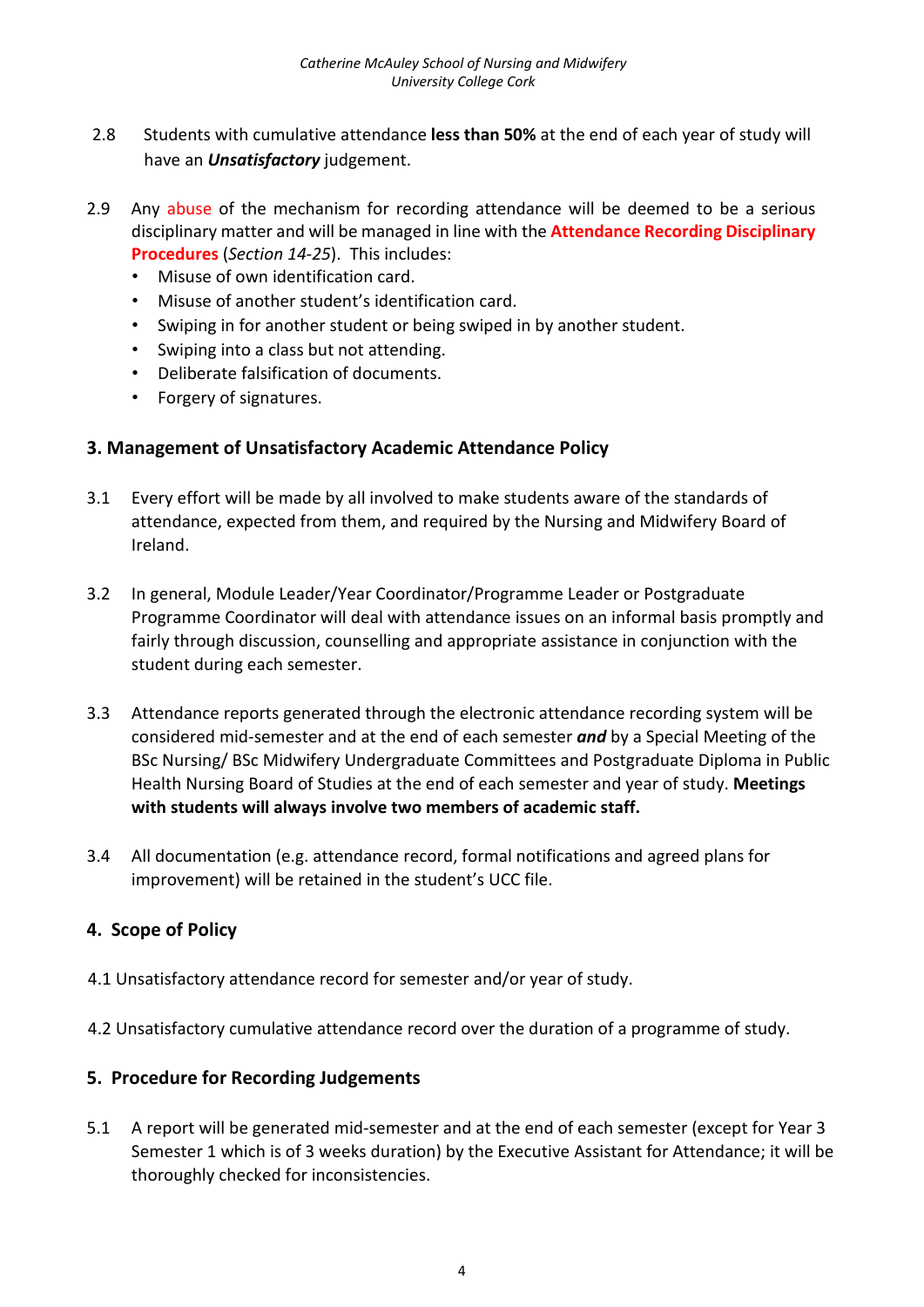- 5.2 This report will be circulated to the Year Co-ordinator and Programme Leader/Postgraduate Diploma Co-ordinator level.
- 5.3 This report will be reviewed and prepared for discussion at the relevant BSc Nursing/BSc Midwifery Undergraduate Committees and Postgraduate Diploma in Public Health Nursing Board of Studies at the end of each semester and year of study.
- 5.4 A judgement of *Satisfactory*, *Borderline* or *Unsatisfactory* will be recorded for each semester.
- 5.5 An overall judgement based on cumulative attendance for the year of study will be presented and agreed for each student at the special meeting of the undergraduate committee in May of each year.
- All students with attendance between 70 100% will have a *Satisfactory* judgement recorded.
- All students with attendance between 50-69% will be judged as *Borderline* unless evidence of mitigating circumstances, for example certified absence, is provided.
- All students judged *Borderline* will receive a letter detailing the cumulative attendance, stipulating conditions for improvement and outlining the consequences of failure to improve.
- All students with attendance of **less than 50 %** will be judged as *Unsatisfactory* unless evidence of mitigating circumstances for example certified absence is provided.
- All students judged to be *Unsatisfactory* will receive a letter requiring them to **attend a meeting** with the Programme Leader/Postgraduate Diploma Co-ordinator level. At this meeting the student's attendance record will be reviewed, conditions for improvement will be stipulated and the consequences of continued unsatisfactory attendance outlined.
- 5.6 As patient safety is the primary concern of the School of Nursing and Midwifery, **access to clinical placements may be withdrawn, should attendance continue to register below 50%**, despite ongoing discussions between the student and relevant staff members.
- 5.7 At the end of the programme of study a judgement will be entered at the relevant Board of Studies. This data may be brought to the attention of the relevant examination board.
- 5.8 This judgement will relate to the student's attendance record with respect to meeting the requirements and standards for application to the professional register.
- 5.9 These judgements will be recorded on the student's file and will be referred to as required for the purposes of academic references.
- 5.10 **An overall cumulative judgement of** *Borderline or Unsatisfactory Attendance* over the duration of the programme may result in the **non-signing of the application for professional registration** by the Head of School/designated officer.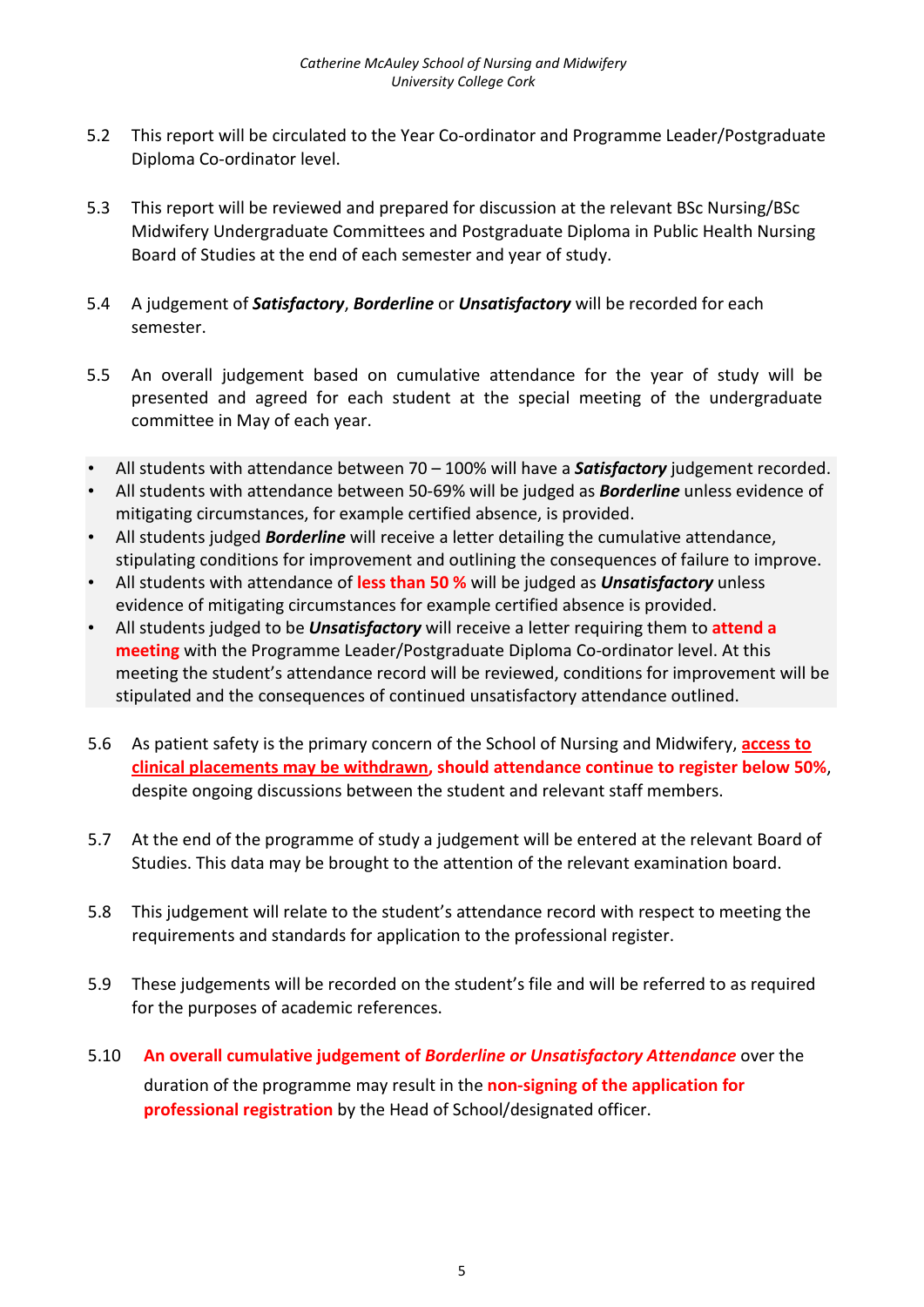# <span id="page-5-0"></span>**6. Recording of Clinical Practice**

#### *BSc Nursing and BSc Midwifery Students*

- 6.1 Attendance on clinical placements will be recorded and monitored. **One hundred per cent attendance for scheduled clinical placement hours is mandatory in order to successfully pass practice modules for each year of the programme** (Practice Placement Guidelines 2017[\)](http://www.ucc.ie/en/nursingmidwifery/) [http://www.ucc.ie/en/nursingmidwifery//.](http://www.ucc.ie/en/nursingmidwifery/)
- 6.2 All time missed must be made up in order to pass the module.
- 6.3 Students are required to record their own attendance and submit the timesheet, signed by the Preceptor, for verification to the Allocations Office, UCC**, within the timeframe stipulated on the back of the timesheet.**
- 6.4 Any misreporting or falsification of clinical attendance will be deemed to be a serious disciplinary matter and will be dealt with in line with the School of Nursing and Midwifery Grievance and Disciplinary Procedures.
- 6.5 Extenuating circumstances while on clinical placement will be treated according to University policy.
- 6.6 Students with extenuating circumstances who bring the matter to the attention of the appropriate member of staff in a timely manner will be treated in a supportive way. However, students will be required to complete scheduled hours in order to pass the clinical module.

# *Postgraduate Diploma in Public Health Nursing*

6.7 Public Health Nursing students do not use timesheets to record their attendance while on clinical placement. They are required instead to certify their attendance at the end of each clinical placement period on the relevant section in their clinical placement booklet. In the event of any absence from the clinical practice placement element of the Postgraduate Diploma in Public Health Nursing, students are required to notify their Preceptor/Assistant Director of Public Health Nursing/Clinical Midwife Manager and the Course Coordinator in UCC. Medical certificates (as appropriate) are required by the School of Nursing and Midwifery and the sponsoring Local Health Office area.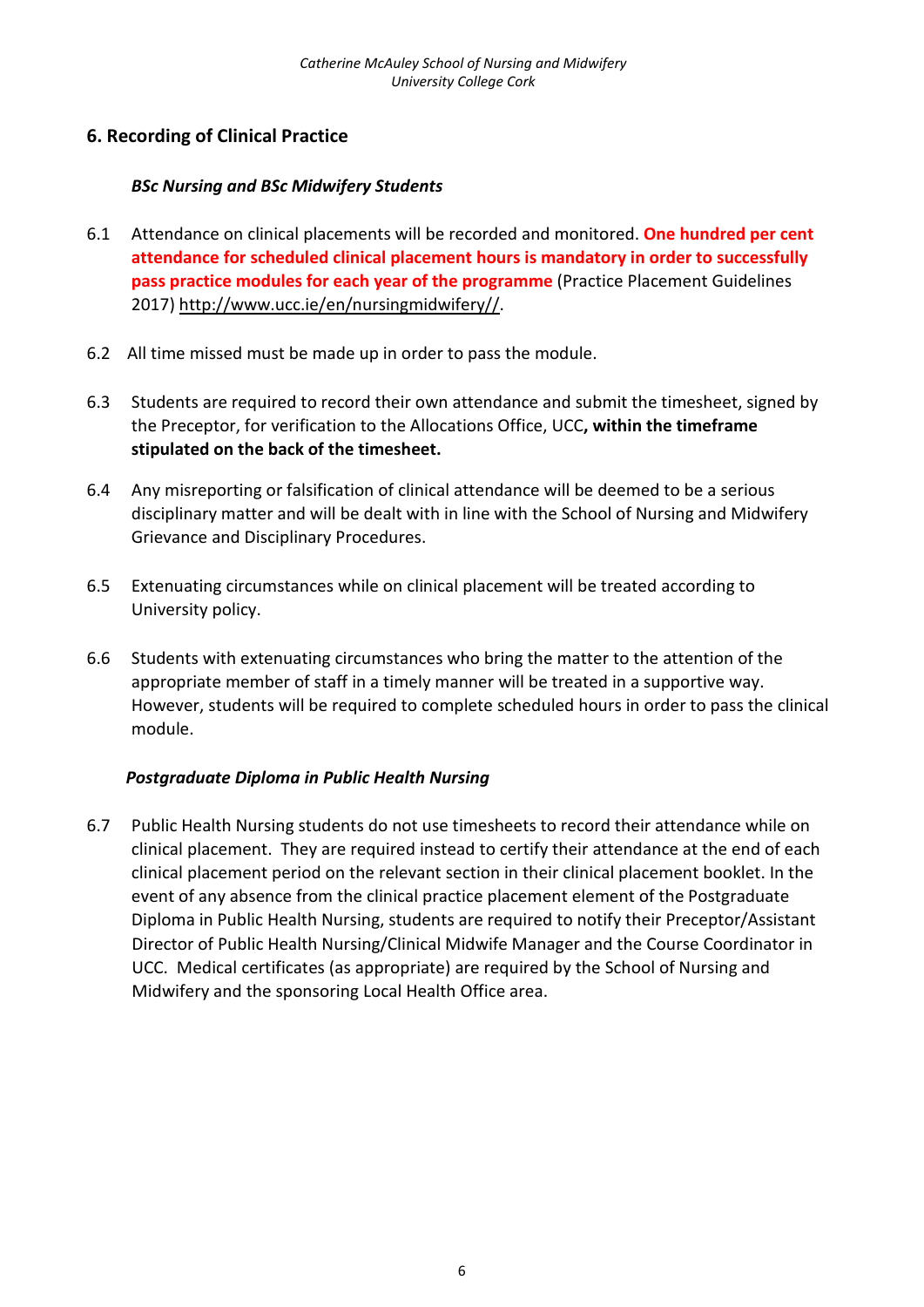# <span id="page-6-0"></span>**Operating Procedure for Attendance Recording System**

# <span id="page-6-1"></span>**7. Operating Guidelines**

- 7.1 Attendance at lectures/tutorials/seminars and practical sessions will be recorded by an electronic proximity barcode reader located on entrance to each classroom within the School of Nursing and Midwifery. For classes scheduled outside this location, monitoring will be electronically recorded via a mobile reader or sign in sheet facilitated by relevant lecturers.
- 7.2 Recording of attendance is based on the scheduled timetable. Swipes are matched to the module code, the room location, time of class and the tutorial group. **For a swipe to be successful, it must occur:** 
	- **Not more than 10 minutes in advance of scheduled start of class.**
	- **Not more than 10 minutes after scheduled start of class.**
	- **In the room that the class is scheduled.**

#### <span id="page-6-2"></span>**8. Student Guidelines**

- 8.1 Bring your student identification card to University every day and register your attendance at all scheduled classes. **If you do not have your student ID card or forget to swipe, attendance WILL NOT be recorded.**
- 8.2 **Register your attendance by passing your student identification card over the attendance proximity reader** – *Note access to some rooms, for example the Clinical Skills Simulation Resource Centre and the IT Laboratory, is controlled via a swipe access point located outside the door. However, this swipe access point is for room access only and will not register your attendance.* **Please ensure that you swipe over the appropriate reader for recording of attendance.**
- 8.3 If you do not pass your student identification card over the proximity reader, your attendance will not be recorded.
- 8.4 In the event of two consecutive classes been scheduled in the same room, it is necessary to re- swipe card for the second class for example

| l lTime         | $11.00 - 12.00$                                             | $12 - 13$ o clock                                         |                                                                                         |
|-----------------|-------------------------------------------------------------|-----------------------------------------------------------|-----------------------------------------------------------------------------------------|
| <b>Thursday</b> | NU2054 child<br>lbcdf/L<br>$C$ BHSC G04*<br>Wks:<br>10      | NU2054 mat<br> bcdf/L<br>C BHSC G04*<br>Wks:<br>10        | Swipe required at 11 and at 12 as same module but<br>ldifferent lecture.                |
| Friday          | <b>NU1032 VITALS</b><br>IG/L<br>$C$ BHSC_G06*<br>Wks:<br>10 | <b>INU1032</b><br> g/T<br>$\rm C$ BHSC G06*<br>Wks:<br>10 | Swipe required at 11 and at 12 as same module but one<br>lfor lecture and one tutorial. |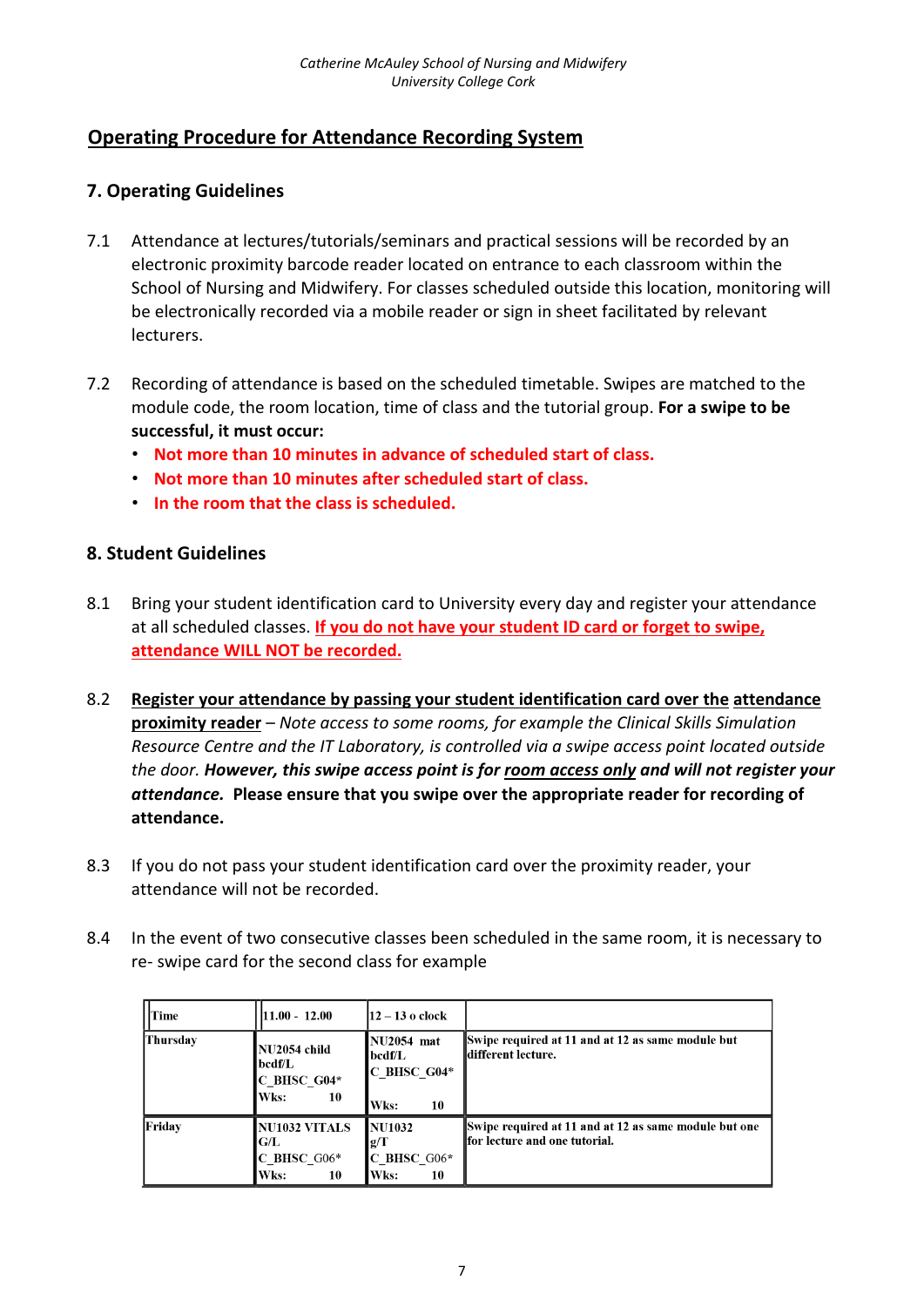- 8.5 **Please note, for 1st years or transfer students**: if, at the beginning of term, circumstances outside of your control result in a delay in receiving your student identification card, take the following action:
	- Go to Administrative Office of the School of Nursing and Midwifery (G03) and obtain **Attendance Recording Form 1 (blue form)** (available for the first three weeks of semester one).
	- Complete form for each individual class taking care to complete all details.
	- Request lecturer to sign form at the end of the class.
	- Return the form to the G03 submission box each day.
	- Complete a new form each day.
	- These forms are only available for the **first three weeks** of semester one.
	- Attendance will be recorded for the sessions outlined.
- 8.6 In the event of queries with respect to the on-line attendance records, students are required to email the Executive Assistant for Attendance *within 10 working days of the queried class.*
- 8.7. Students must attend the class scheduled for their allocated tutorial group (a,b,c,d,e,f,g,h,). If you attend another group, your swipe will not register for attendance purposes as recording is based on room allocation and group allocation.

#### **9. Accountable Absences**

9.1 Students who are absent due to extenuating circumstances (see list below), need to complete **Attendance Recording Form 2** (**peach coloured form**), attach supporting documentation and submit to the G03 submission box **within 3 working days** of the class. However, please note that attendance will not be recorded for these absent hours but will be highlighted as a certified sickness or an accounted absence to reflect the specific circumstances. This information will be retained on the student record, and will be reviewed, as necessary.

#### **Extenuating Circumstances List**

- A) Death of parent/guardian, sibling, spouse, child (or person to whom the student is *in loco parentis*),
- B) Death of mother-in-law, father-in-law, grandparent/grandchild or any person who was habitually resident in the home of the applicant.
- C) Debilitating illness/condition.
- D) Circumstances **outside the control of the applicant**, which make it legally or physically impossible for the student to attend the class.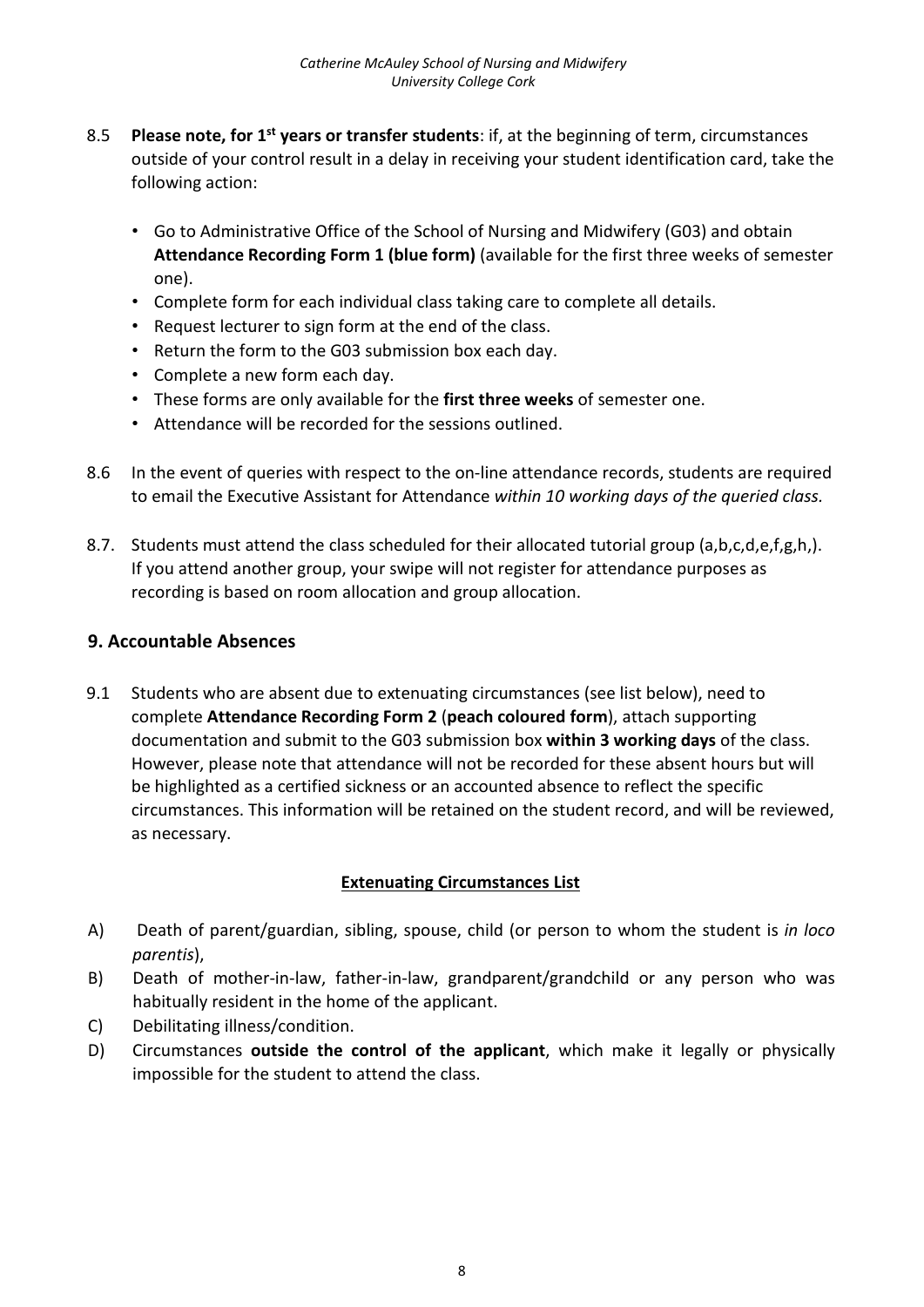# <span id="page-8-0"></span>**10. Misuse of System**

- 10.1 It is recognised that the majority of students will treat this system maturely, professionally and honestly. However a number of incidences involving misuse of the system have occurred. Although it is recognised that a minority of students are involved, spot checks will be scheduled to deal with the following breaches:
	- Misuse of own identification card.
	- Misuse of another student's identification card.
	- Swiping in for another student or being swiped in by another student.
	- Swiping into a class but not attending.
	- Deliberate falsification of documents.
	- Forgery of signatures
- 10.2 Intermittent ad hoc attendance recording will be taken during the semester to ensure parity for all students. This information will be compared to that of the reader on the door. Any discrepancies will be investigated and may result in disciplinary action. Any abuse of the attendance recording system is considered to be a serious disciplinary matter and will be managed as per the School of Nursing and Midwifery Disciplinary Procedures related to Attendance Recording Policy.

#### <span id="page-8-1"></span>**11. Lecturer Guidelines**

- 11.1 The student's attendance, as recorded via the proximity reader, is matched to the scheduled timetable. The accuracy of the scheduled timetable is therefore essential. Module Leaders are requested to inform the Timetable Administrator of any sessions that fall under the following categories:
	- Scheduled as self-directed learning.
	- Scheduled as part of a module with optional attendance, for example revision or evaluation sessions.
	- Any unscheduled or last minute changes to the scheduled timetable for example nominating self-directed learning instead of a lecture, changing classrooms, combining groups, changing times.

These sessions can then be coded appropriately for the purposes of the attendance record. However, such changes should be minimal and are best planned well in advance in accordance with the Timetable Policy.

- 11.2 Attendance recording in classrooms outside of the School of Nursing and Midwifery will take place via readers/sign-in sheets. Lecturers are requested to print these from the intranet, and return them after the class to G03.
- 11.3 Lecturers are asked to cooperate with unannounced ad-hoc hand-held recording as they arise during the term.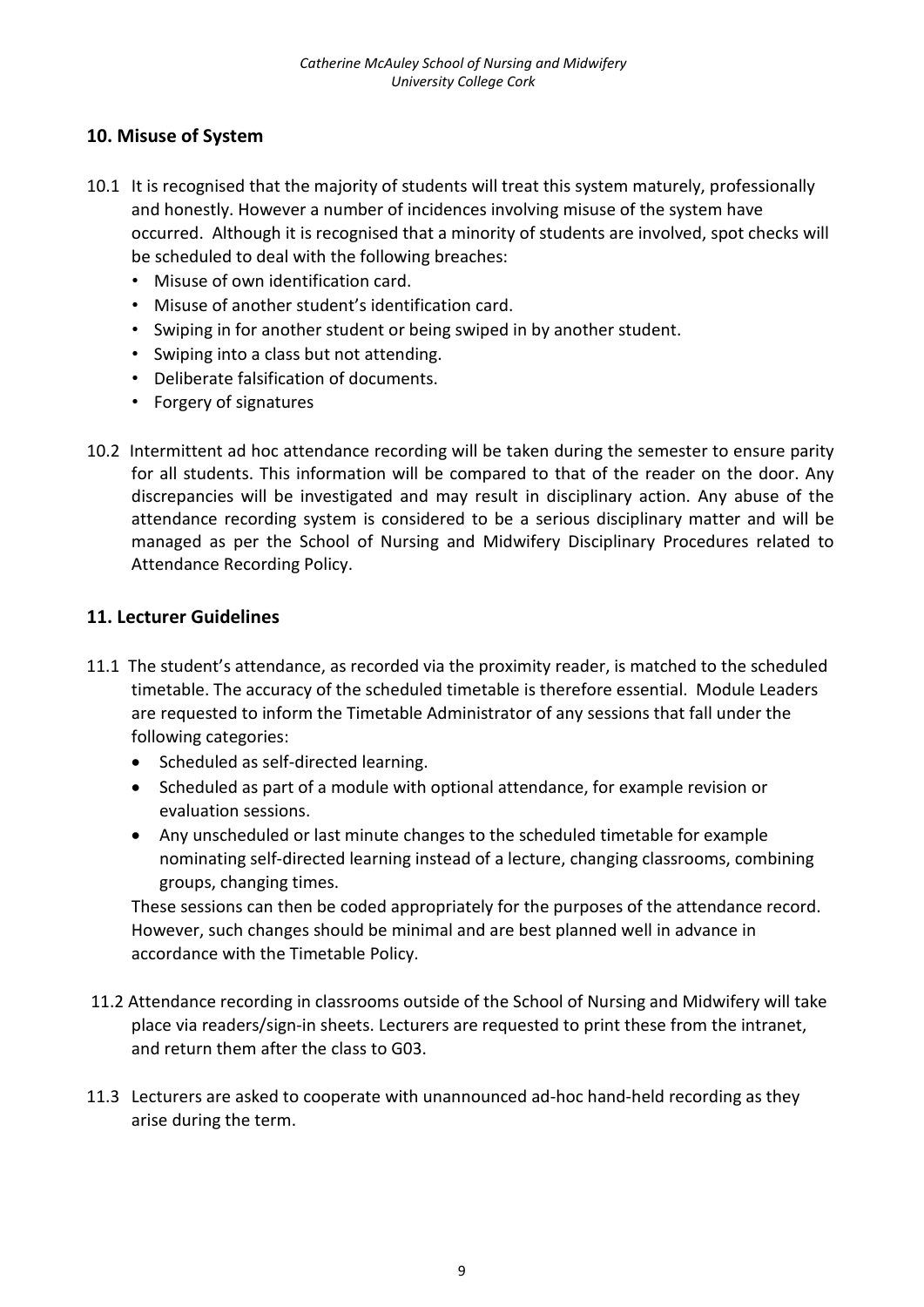11.4 Resolution of poor attendance or misuse of the attendance recording system will be managed as outlined in the Management of Unsatisfactory Attendance Policy (*Section 3*) and

Disciplinary Procedures related to Attendance Recording Policy, October 2019 (*Section 13 24*).

#### <span id="page-9-0"></span>**12. Administrative Guidelines**

- 12.1 All entries into Syllabus Plus will be in accordance with agreed guidelines, and formats as per the Timetable Policy to ensure accuracy of data.
- 12.2 Validation of Syllabus Plus data and export of data will occur on a weekly basis as per Timetable Policy.
- 12.3 Data from Attendance Recording forms 1 and 2, sick certificates and extenuating circumstances will be entered at the earliest opportunity.
- 12.4 Timetable will be altered retrospectively by Timetable Administrator in the event of a class being cancelled or other changes to classes as reported by relevant Module Leaders.
- 12.5 Data in the web based reporting system will be up to date to the week preceding week of access.
- 12.6 Attendance Administrators will identify and arrange with appropriate Module Leader regular spot checks using the hand-held monitor and run appropriate reports.
- 12.7 Attendance Administrators will prepare reports for the appropriate committees at the end of each term and each programme of study.

#### <span id="page-9-1"></span>**13. Reporting System**

#### *Student Access*

13.1 Web based reporting system is available and is up to date for week preceding date of access. Student access is via

[https://arc2web.ucc.ie/pow/StudentView.dll/mJveoerfndG2nJrendyZqujcrtzgrtDdnui5ndncn](https://arc2web.ucc.ie/pow/StudentView.dll/mJveoerfndG2nJrendyZqujcrtzgrtDdnui5ndncndm/$/)  $\frac{dm}{5}$  The following reports are available:

- Attendance per year.
- Attendance per module.
- Dates and times of absence.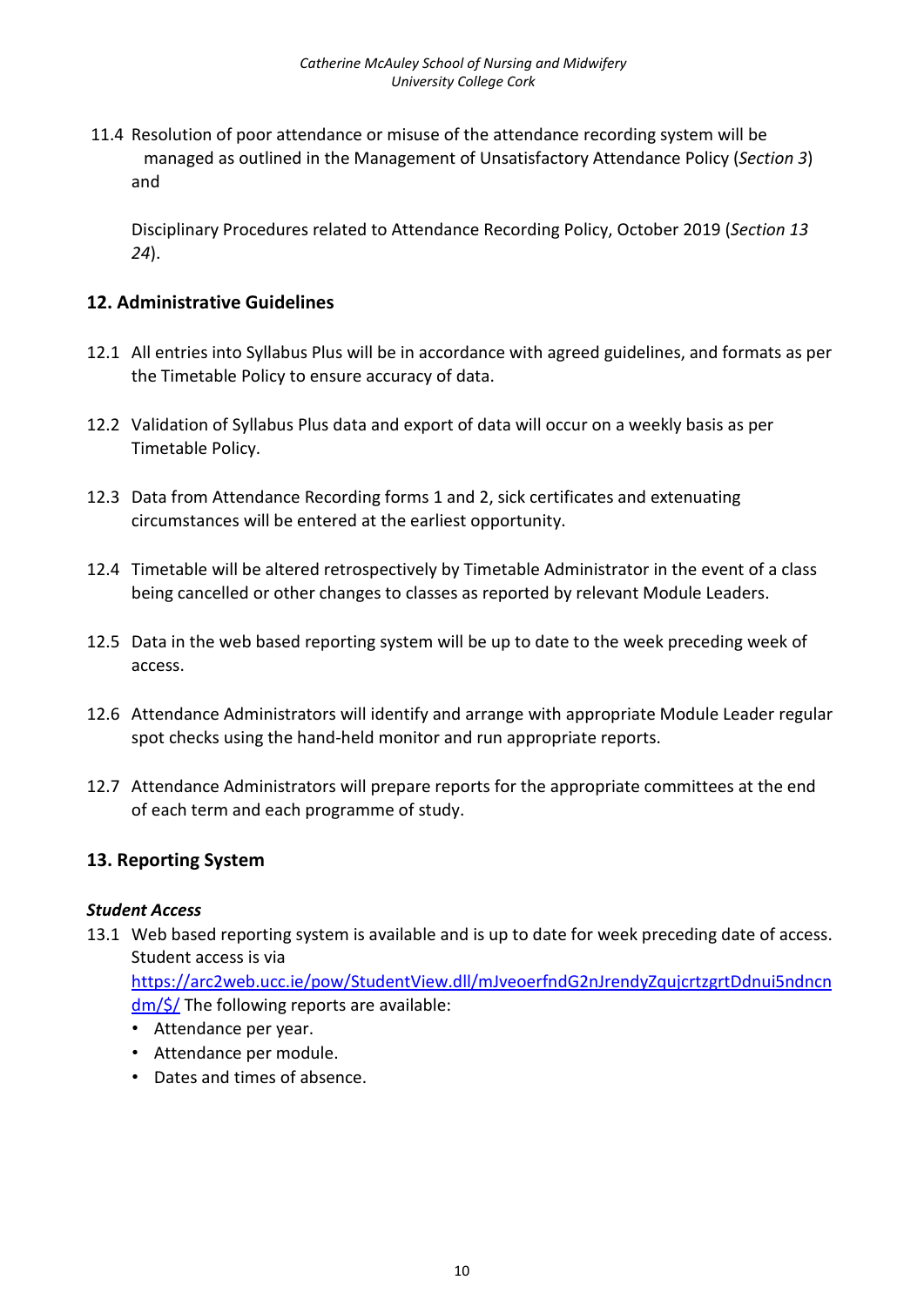#### 13.2 *Levels of Access for BSc Nursing and BSc Midwifery*

Access for specific staff members is as follows:

- **Senior Programmes Administrator** All reports for all sessions for all modules, all Programmes.
- **Programme Administrator** All reports for all sessions for all modules, all Programmes.
- **Year Executive Assistant** Report access for relevant year for all modules all Programmes.
- **Attendance Administrators**  All reports for all sessions for all modules, all Programmes.

*Students, PLEASE NOTE: your registration for the BSc Nursing/BSc Midwifery Undergraduate Degree programme and the Postgraduate Diploma in Public Health Nursing implies that you agree to abide by these and all other policies of the School of Nursing and Midwifery.* 

# <span id="page-10-0"></span>**Disciplinary Procedures re Misuse of Attendance Recording System**

# <span id="page-10-1"></span>**14. Purpose of the Disciplinary Procedure**

- 14.1 The delivery of a high quality service requires all students to adhere to high standards of conduct. Misuse of the attendance recording system will be managed as a disciplinary issue.
- 14.2 If a lecturer observes a student or students misusing the Attendance Reporting System, they are advised to:
	- Document the details of the event.
	- Document the student(s) details, in particular student name and identification card number.
	- Document details of any other student(s) identification cards involved.
	- Discuss this event with the relevant Programme Leader/Postgraduate Diploma in Public Health Programme Co-ordinator.
	- Manage at either the pre-procedure stage of the disciplinary procedure or other appropriate stage depending on the circumstances. Counselling interviews or disciplinary hearings related to these events must occur within 10 working days of the incident.

# <span id="page-10-2"></span>**15. Pre-procedure Stage – Informal Counselling**

15.1 Counselling is an informal method by which the Module Leader and/or Year Coordinator and/or Programme Leader or Postgraduate Programme Coordinator will deal with shortcomings in a student's conduct without invoking the disciplinary procedure. The objective of the counselling interview is to alert the student to his/her shortcomings and to decide what measures should be taken to bring about the required improvements.

Informal counselling will at all times involve two members of academic staff. The following principles apply when conducting counselling interviews: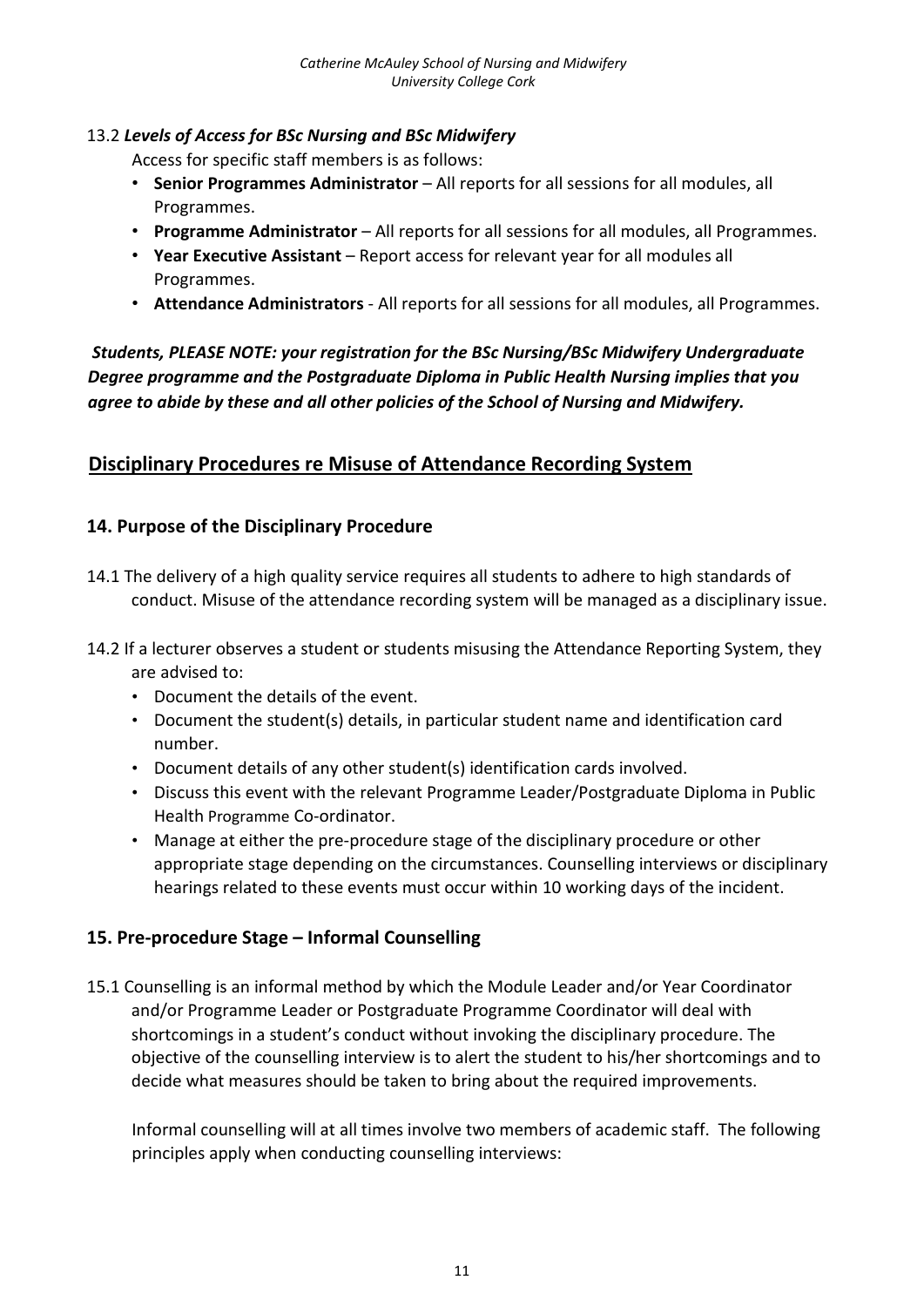- The student shall be given precise details of the specific aspects of his or her conduct that require improvement (documentation relating to these events may be used to support this discussion).
- The student shall be given an opportunity to respond to these concerns and careful consideration shall be given to any explanations.
- Having made the student aware of deficiencies in his/her conduct, the Module Leader and/or Year Coordinator and/or Programme Leader or Postgraduate Programme Coordinator shall identify any measures that can be taken to assist the student, and formulate a written plan of action for achieving the required improvements.
- A written record of the counselling interview and any agreed action plan shall be maintained in the student file in the School of Nursing and Midwifery, and signed by all parties involved.

# <span id="page-11-0"></span>**16. Formal Disciplinary Procedure**

- 16.1 Where a student's conduct, does not meet the required standards despite informal counselling, the matter will be dealt with under the formal disciplinary procedure. There are 4 stages to the Disciplinary Procedure:
	- Oral warning stage.
	- First written warning stage.
	- Second and final written warning stage.
	- Dismissal stage.

# <span id="page-11-1"></span>**17. Scope of the Procedure**

- 17.1 This procedure relates to:
	- Misuse of own identification card.
	- Misuse of another student's identification card.
	- Swiping in for another student or been swiped in by another student.
	- Swiping into a class but not attending.
	- Irregularities in spot check recording
	- Deliberate falsification of documents.
	- Forgery of signatures.

#### *Note: this list is not exhaustive*

#### <span id="page-11-2"></span>**18. Principles applying to All Stages of the Disciplinary Procedure**

- 18.1 Decisions regarding disciplinary action will only be taken following a disciplinary hearing at which the student is afforded an opportunity to respond to the complaints and make representations.
- 18.2 Every effort will be made by all involved to address the student's conduct through informal counselling without invoking the disciplinary procedure.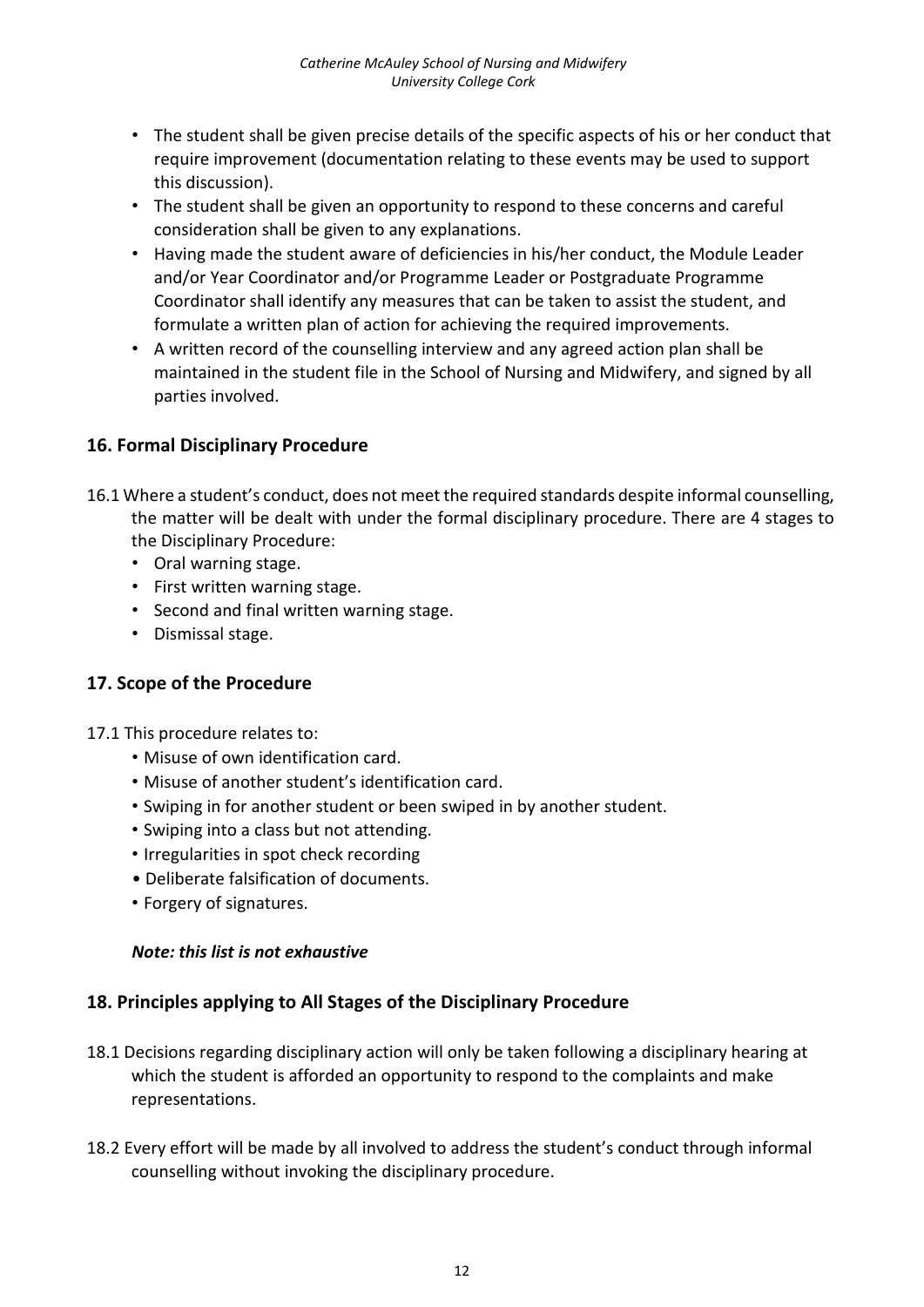- 18.3 While the disciplinary procedure will normally be operated on a progressive basis, the lecturer in conjunction with Year Coordinator/Programme Leader or Postgraduate Programme Coordinator or Director of Programme may bypass Stages 1 and/or 2, should the nature of the student's conduct warrant such action.
- 18.4 No decision regarding disciplinary action will be made until a formal disciplinary hearing has been convened and the student has been afforded an opportunity to respond.
- 18.5 The student will be advised of his or her right to be accompanied by a representative of their choice at any meeting under the formal disciplinary procedure. A representative under these procedures will normally be a colleague or union representative.
- 18.6 The student will be advised in advance of the disciplinary hearing of the precise nature of the complaint against him or her and will be given copies of any relevant documentation.
- 18.7 The student and student representative will be afforded the opportunity to state his or her case and challenge any evidence that may be relied upon in reaching a decision.
- 18.8 The student representative has an important role to play in supporting the student and is entitled to assist the student in presenting his/her case and make representations on his or her behalf. The student may confer privately with his/her representative if requested.
- 18.9 The relevant parties will not prejudge the outcome of the hearing and will take into account any mitigating circumstances before deciding on appropriate action.
- 18.10 The School of Nursing and Midwifery, UCC, will have staff of the appropriate level involved in all stages of the disciplinary process.
- 18.11 It will be considered a disciplinary offence to intimidate or exert pressure on any person who may be required to attend as a witness.
- 18.12 The investigation will be conducted thoroughly and objectively and with due respect for the rights of the student to natural justice, including a presumption of innocence.

# <span id="page-12-0"></span>**19. Notification Requirements**

- 19.1 The student should be notified in writing that s/he is required to attend a disciplinary hearing under the formal disciplinary procedure.
- 19.2 The student should be given sufficient notice of the hearing to enable him/her to arrange for representation and prepare a response.
- 19.3 The student should be advised of:
	- The reason for the hearing.
	- The right to representation.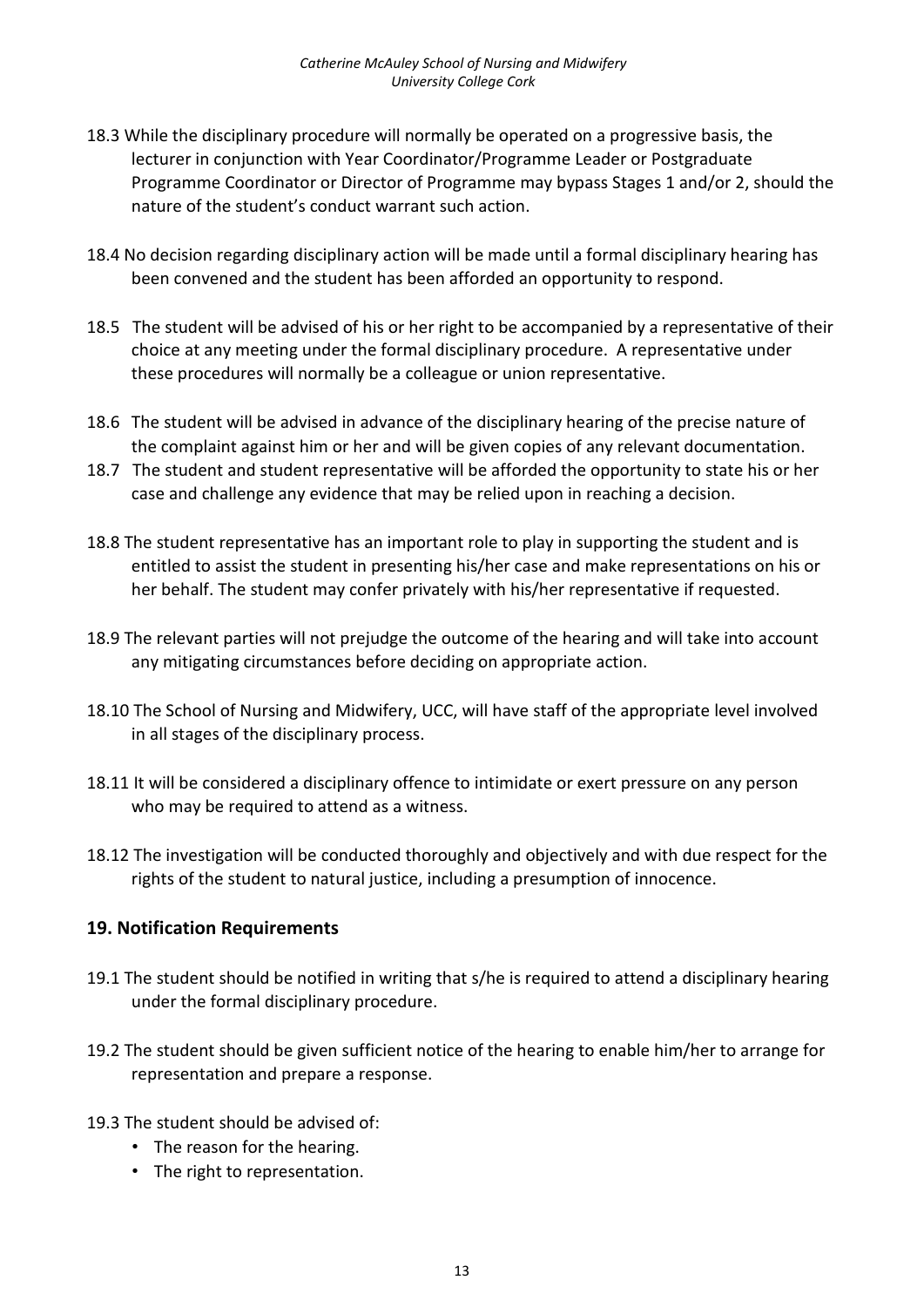- The time and place of the hearing.
- The status of the meeting (i.e. that it is a formal disciplinary hearing under the disciplinary procedure).
- The precise nature of the complaint.
- Copies of any documentation that will be relied upon at the hearing (e.g. Lecturer's documentation of specific incident) must be provided to the student in advance of the hearing.

#### <span id="page-13-0"></span>**20. Conducting a Disciplinary Hearing**

- 20.1 The purpose of the disciplinary hearing is to allow the student the opportunity to respond to the complaints before deciding whether disciplinary action is warranted.
- 20.2 Two staff members must be present for all disciplinary hearing with the most senior staff member at Programme Leader level or higher. The disciplinary hearing should follow a structured format as follows:
	- Introduce those present and confirm that this is a hearing under the formal disciplinary procedure.
	- Outline the nature of the complaint and refer to any supporting evidence.
	- Allow the student to respond to the complaint and give an explanation for his/her unsatisfactory conduct.
	- Invite representations on the student's behalf.
	- Close the hearing by summarising the key points emerging from the hearing and allow the student and his/her representative to have a final say.
	- Adjourn the meeting to allow for careful consideration of the facts and any explanations put forward by the student or his/her representative. Re-convene the hearing and advise the student of the decision which may include the following:
		- No further action on the grounds that the student has given a satisfactory explanation of events, or there were strong mitigating circumstances.
		- Non-disciplinary action, e.g. arrange for the student to receive coaching/training and set targets for improvement.
		- A formal warning (and other disciplinary sanction where appropriate).
- 20.3 The outcome of the hearing should be confirmed to the student in writing.
- 20.4 A record of the hearing and the outcome should be retained on the student's UCC file.

# <span id="page-13-1"></span>**21. Issuing Warnings under the Disciplinary Procedure**

21.1 The primary purpose of a warning under the disciplinary procedure is to give the student an opportunity to make the required improvements, whilst making clear the consequences of failing to do so. A warning (oral or written) should convey the following information: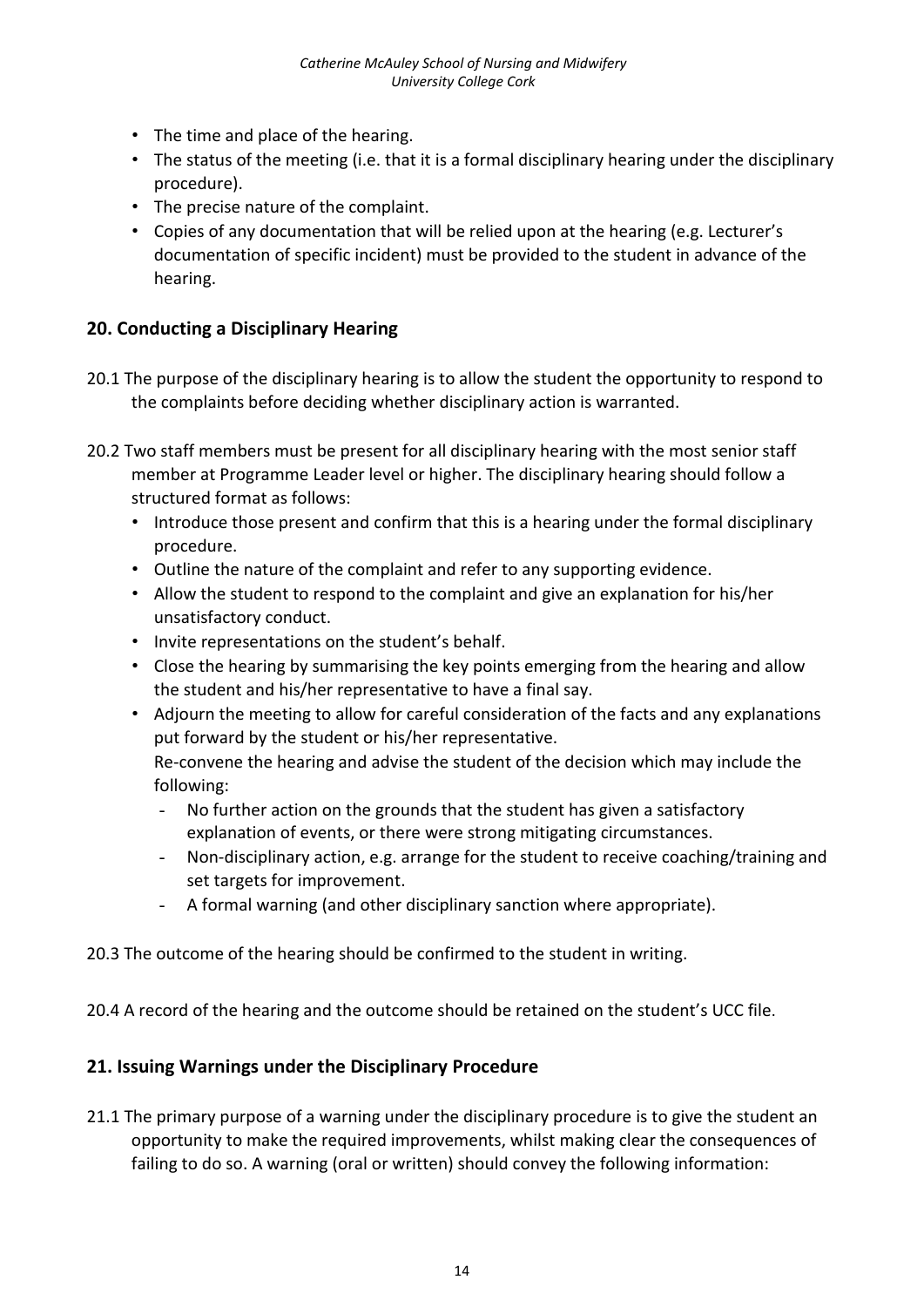- The stage of the disciplinary procedure which has been invoked.
- Details of the unsatisfactory conduct.
- Details of the improvements required and timescale for improvement.
- Measures to assist the student.
- Duration of the warning.
- What further action that will be taken if the student does not make the necessary improvements, or if there are further instances of unsatisfactory conduct.
- 21.2 A record will be kept on the student's UCC/ file of all warnings, both oral and written, issued under the Disciplinary Procedure.

#### <span id="page-14-0"></span>**22. Stage 1 - Oral Warning**

- 22.1 A student whose conduct falls below the required standards as set out in section 2.13 of this document, may be issued with a formal oral warning by the relevant Year Coordinator and/or Programme Leader or Postgraduate Programme Co-ordinator.
- 22.2 The student will be advised of the precise nature of the complaint, the improvements required and the timescale for improvement.
- 22.3 S/he will be advised that the warning constitutes the first stage of the disciplinary procedure, and failure to improve or comply with agreements may result in further disciplinary action under Stage 2 of the disciplinary procedure.
- 22.4 A record of the warning will be kept on the student's School of Nursing and Midwifery file and will become inactivate after a maximum of nine months, subject to satisfactory compliance/improvement during this period. Improvements may relate to no further evidence of misuse of attendance recording system.

# <span id="page-14-1"></span>**23. Stage 2 - First Written Warning**

- 23.1 If the student fails to make the necessary improvements, within the agreed timeframe or if the poor conduct is more serious, s/he will normally be issued with a formal written warning by the Programme Director, which will be copied to the Head of School.
- 23.2 The written warning will give details of the complaint, the improvements required and the timescale for improvement.
- 23.3 The student will also be advised that failure to improve may result in the issuing of a final written warning under Stage 3 of the disciplinary procedure.
- 23.4 The warning will become inactive after 9 months subject to satisfactory improvement during this period. Improvements may relate to no further evidence of misuse of attendance recording system.